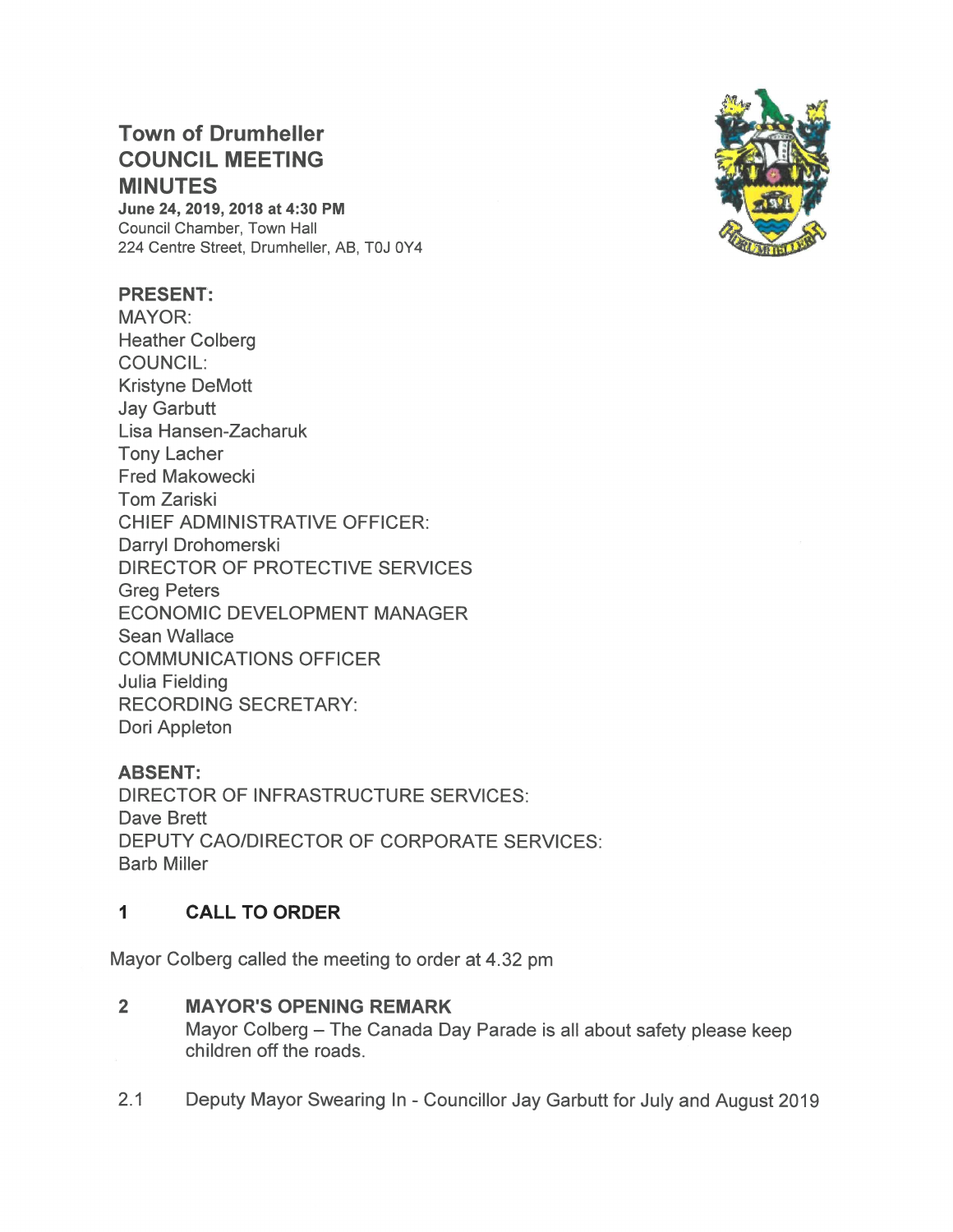Regular Council Meeting Minutes June 24, 2019

### 3 ADOPTION OF AGENDA

**M02019.120** L. Hansen-Zacharuk, F. Makowecki moved to adopt the agenda as presented.

Carried Unanimously.

#### $\overline{\mathbf{4}}$ **MINUTES**

### 4.1 ADOPTION OF REGULAR COUNCIL MEETING MINUTES

4.1.1 Regular Council Meeting Minutes of June 10, 2019

MO2019.121 T. Lacher, T. Zariski move to approve the Regular Council Meeting minutes for June 10, 2019 as presented.

Carried Unanimously.

### 4.2 MINUTES OF MEETING PRESENTED FOR INFORMATION

4.2.1 Municipal Planning Commission Meeting Minutes of May 16, 2019

MO2019.122 — J. Garbett, L. Hansen-Zacharuk move to approve the Municipal Planning Commission Meeting Minutes for May 16, 2019 as presented.

Carried Unanimously.

#### $4.3$ **BUSINESS ARISING FROM THE MINUTES**

#### 5 **DELEGATIONS**

Staff Sgt. Edmond Bourque and Cpl. Gerald Sherk, Drumheller R.C.M.P  $5.1$ 

> Staff Sgt. Edmond Bourgue – thanked the council for the invite and the warm welcome to the Town

Eddie moved from Redwater and has been in the RCMP for 24 years. He met with different policing committees and is working closely with Greg and Heather to understand the need of our communities.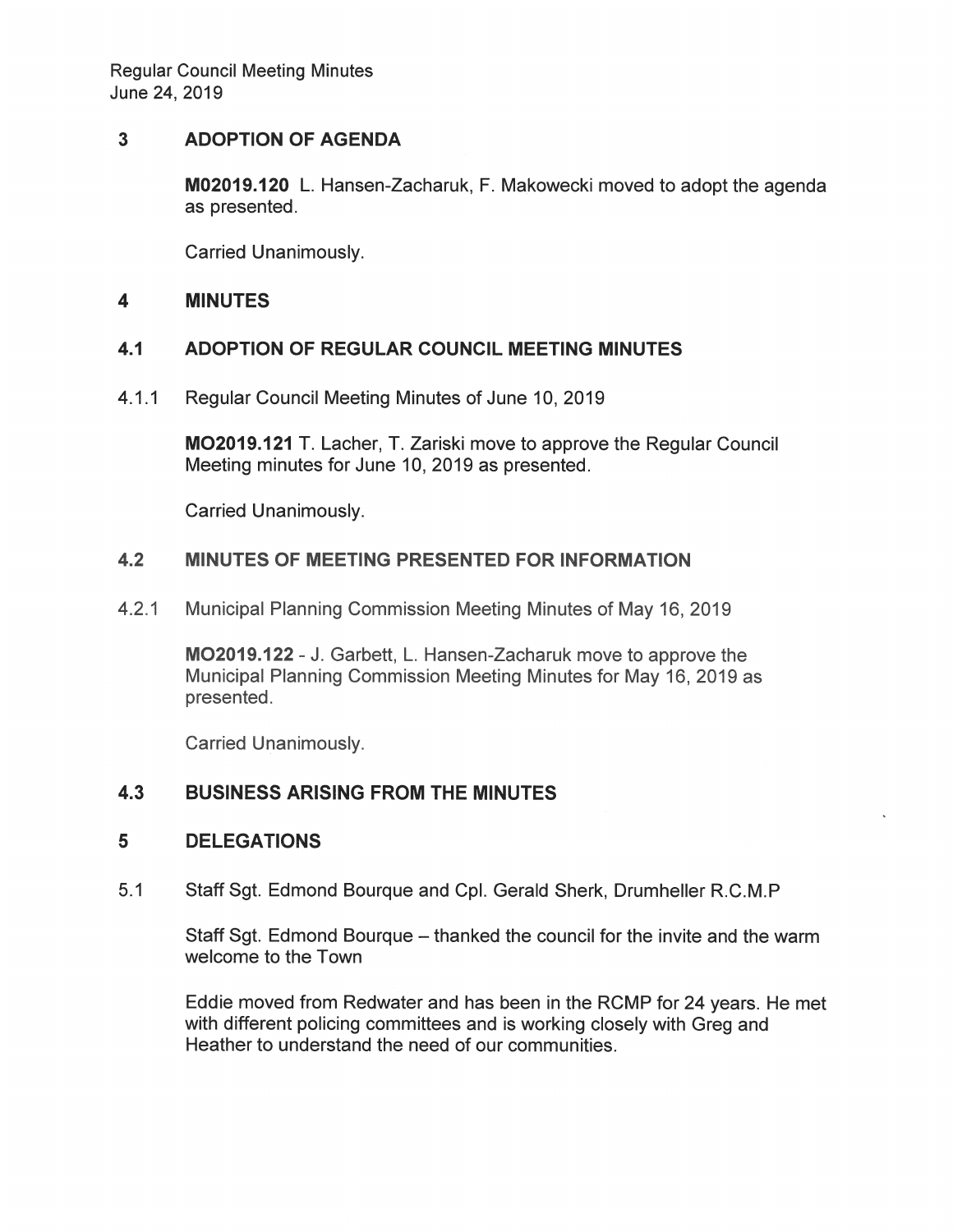Our main goals and focus will be

- Health and wellness focus
- **Crime reductions**
- Responding to calls on a timely manner
- Worked closely with Greg and Heather
- Priority health and wellness for all members

### Questions

T. Zariski  $-$  is there an appreciation in the K division for the unique for population growth that can double and triple in the town of Drumheller in the summer how will this work in the summer?

Staff Sgt. Edmond Bourque – from the stand point its an issue making sure the members have the resources, so they don't get burned out, we have properly trained individuals out in the public - and ensure the next constable is on call. The Detachment commander - will over see all calls in Edmonton (someone will always be available)

If there are any Major incidents - that is when KMOSS will be used

J. Garbutt – asked if a member is seconded to another municipality who picks up the cost.

Staff Sgt. Edmond Bourque – the extra expenses are covered off by the district where they are being sent.

 $5.2$ Update on 2019 Spring Clean Up Program - Tammi Nyygard Tammi Nyygard – discussion was had on the current state of the Spring Clean up. There was much discussion on the dumping or demolition material at no within the acceptable materials collected in the Spring. See attached handout.

D. Drohomerski – if yard waste is collected there is no charge, however if you take a deck/bathroom to the landfill there would be a charge to anyone, and we should be charging for demolition waste, which is the policy that everyone else at DDSWMA follows.

Suggestion was made to change from a Spring clean up to a fall clean up.

### Administration will bring back a report this fall on the options for a Spring versus a Fall Cleanup.

#### 6 **REQUEST FOR DECISION REPORTS**

 $6.1$ CAO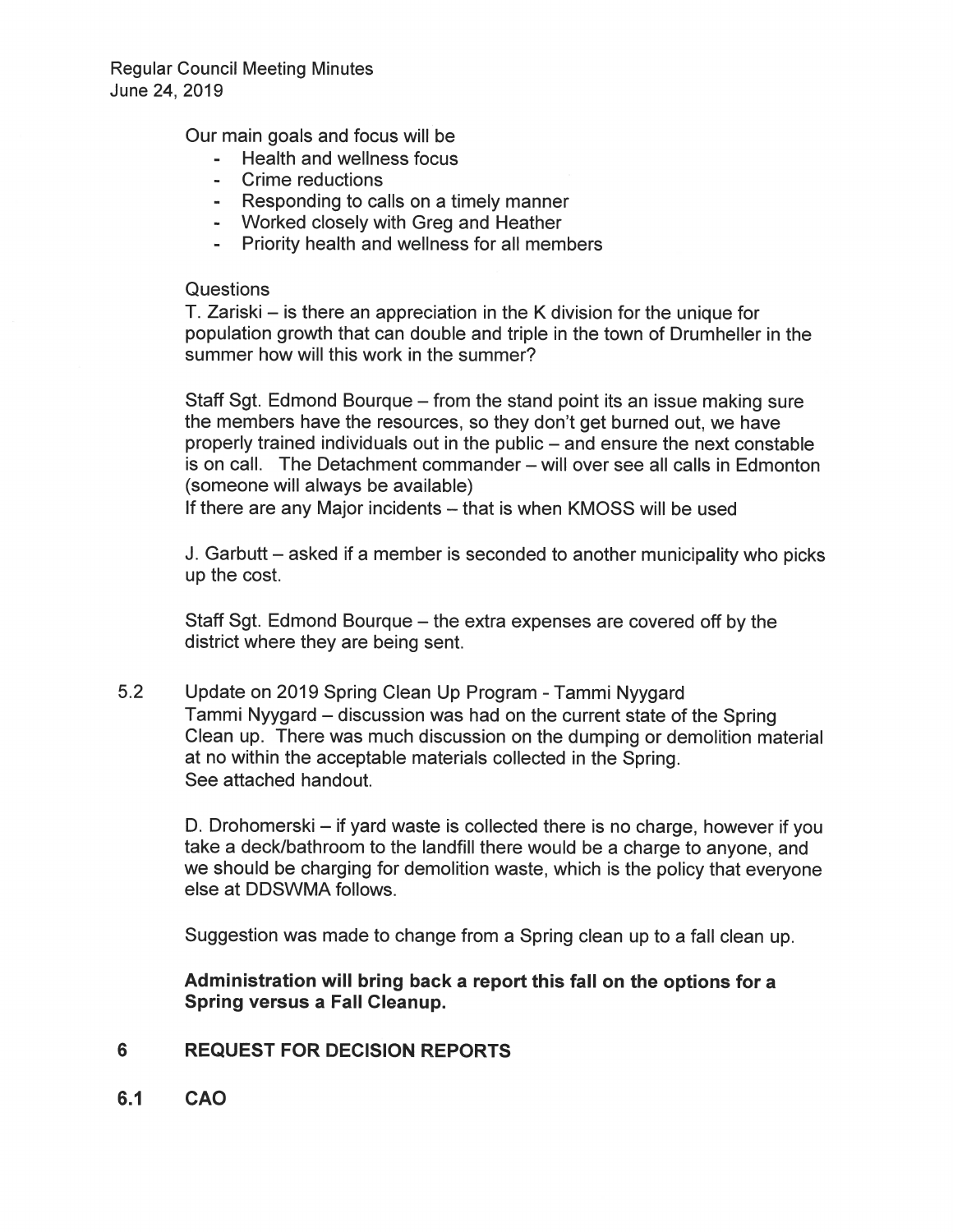**Regular Council Meeting Minutes** June 24, 2019

 $6.1.1$ Council Policy #C-02-19 Relief of Municipal Property Tax on Destructed **Improvements** 

> D. Drohomerski – tow version of the policy, a clean version and a version with the changes. The premise is to have relief on destructive property taxes, still pay the land taxes, just not the improvement taxes.

MO2019.123 J. Garbutt motion to adopt policy #C-02-19 2<sup>nd</sup> T. Zariski

**Carried Unanimously.** 

MO2019.124 L. Hansen-Zacharuk, F. Makowecki – motion to table as there needs to be more information with regards to legal perspective and what other Communities are doing and comments from the censers.

In Favour to table: K. Demott, T. Zariski, F. Makowecki, L. Hansen-Zacharuk, T. Lacher

One opposed J. Garbutt

Carried.

 $6.1.2$ Request for Decision - Wild Rose Assessment Services extend Assessment **Services** 

To extend the assessment from March 31/2019 to March 31/2020

D. Drohomerski – Recommend that we extend contract to March 31, 2020 to allow Wild Rose to complete assessment cycle. We will release a RFP in the fall for the next contract.

**MO2019.125** – T. Zariski, L. Hansen-Zacharuk move to extend the Expiry date of Wild Rose Assessment Services Inc. and that of Rod Vikse as the Town of Drumheller Municipal Assessor to that of March 31/2020.

**Carried Unanimously.** 

 $6.1.3$ Request for Decision - Drumheller Farmers Market Community Assistance **Grant Application** 

D. Drohomerski advised Council, heard a presentation and the financial information was redacted but now included. Their request is for \$7200 (from original \$10,000) to provide shed, purchase of tents and BCF rental costs.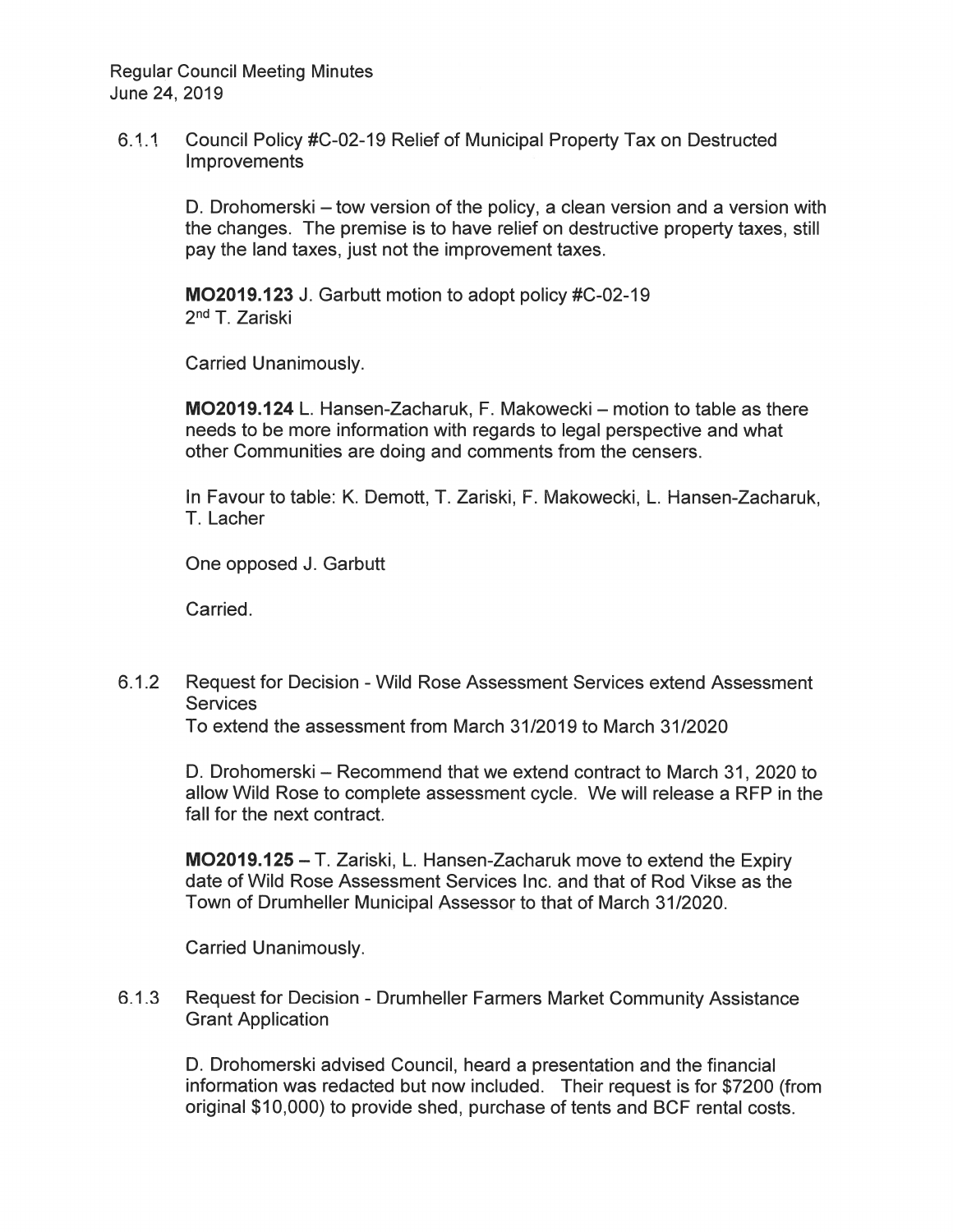Recommend Council approve their request as they make a living through their sales and allows our community to shop local and support each other.

**MO2019.126** Garbutt, Hansen-Zacharuk to approve the Drumheller Farmers Market Community Assistance Request in the amount of \$7200.

Garbutt reversal in Administration's first recommendation. The recommendation was put in a positive motion. He asked for further clarification on the recommendation from Administration. Garbutt are we looking at funding differently or not and why we should fund it now. Drohomerski stated that he agrees the recommendation is not as stated. He stated the recommendation should not have been written as support. Non-Profit Association already gets a 50% rate at the BCF. Drohomerski stated that they want the entire fee waived. Zariski stated that they are selling their products for profit and the Association is a non for profit (not the vendors) and he asked where the dollars would come from if voted in favour. Drohomerski the Town would have to find dollars from the reserves. Zariski could this be applied to next years' community assistance requests. Drohomerski stated ves. Garbutt stated that the Town needs to overhaul the policy and deadline put in place for requests. Garbutt asked if Council would entertain a smaller dollar request. Makowecki we have fragmented farmers market groups and they need to be unified or Council would have to support all three markets. Makowecki propose to them to be unified and he would like to know what is separating these groups. Lacher stated that he does not understand why the Town would grant another 50% discounted rate. He further stated that the Town should not pay for tents for the vendors - the vendors should buy the tents. He stated that the vendors are making money and the costs to run the market should be borne by the participants.

Vote on Motion: Defeated unanimously.

| 6.2 | <b>DEPUTY CAO / DIRECTOR OF CORPORATE SERVICES</b> |
|-----|----------------------------------------------------|
| 6.3 | <b>DIRECTOR OF INFRASTRUCTURE SERVICES</b>         |
| 6.4 | <b>DIRECTOR OF EMERGENCY / PROTECTIVE SERVICES</b> |
| 6.5 | <b>MANAGER OF ECONOMIC DEVELOPMENT</b>             |
| 6.6 | <b>COMMUNICATIONS OFFICER</b>                      |
| 6.7 | <b>REVIEW OF STRATEGIC PRIORITIES</b>              |

6.7.1 D. Drohomerski - Parks & Recreation Master Plan Terms of Reference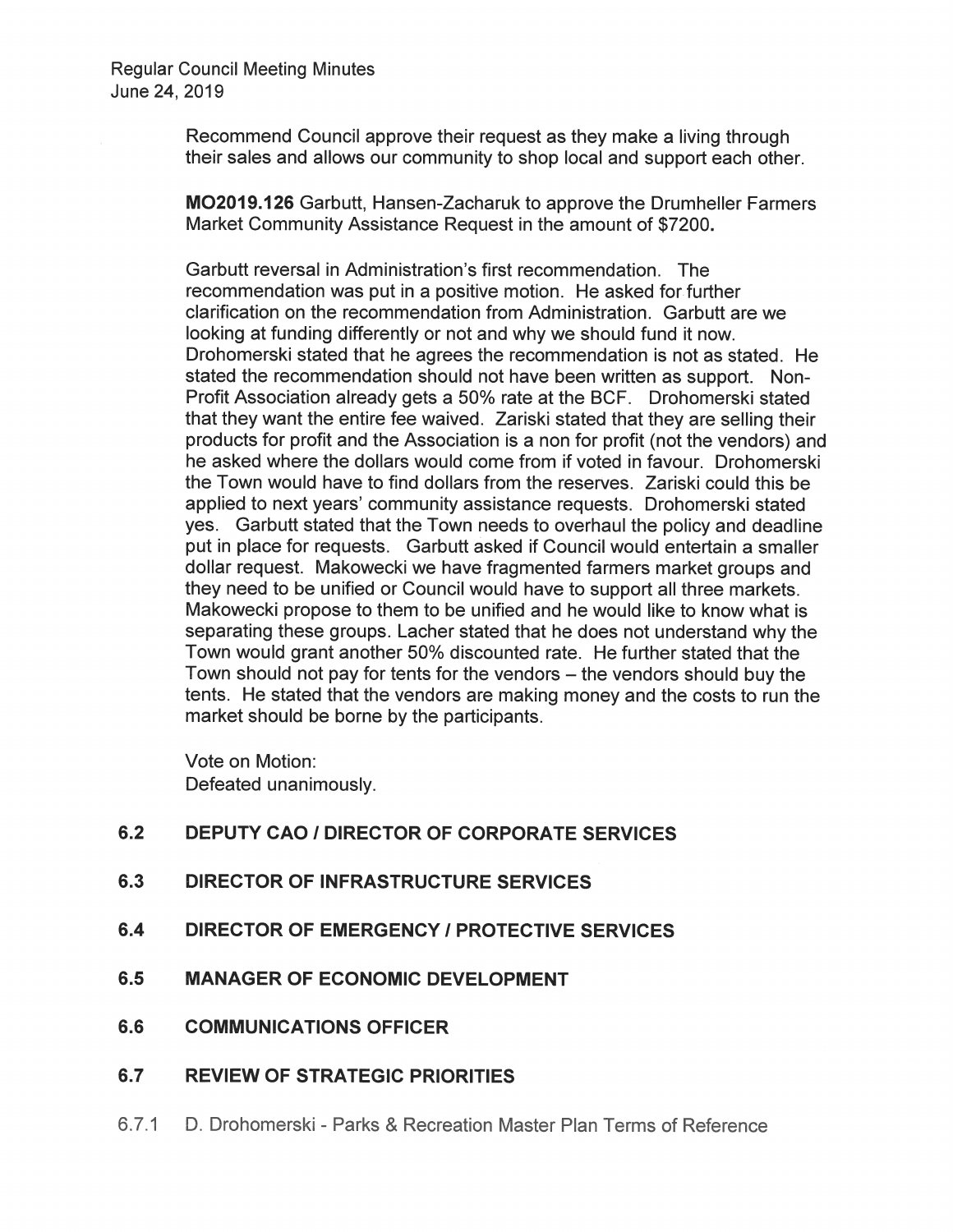RFP out for the master plan for parks and recs within a month or so.

6.7.2 D. Drohomerski - Toboggan Hill Lease

Spot picked out by the Green Tree Water Park, need to be able to do some grading, need signage and fencing up so private residents' property is protected.

L. Hansen-Zacharuk - fencing is for what // can we make this dual purpose like a dog park in the summer.

D. Drohomerski – yes, we can try to accommodate multiple uses.

- 6.7.3 Deputy CAO / Director of Corporate Services Employee Innovation Options No update July 8<sup>th</sup>
- 6.7.4 D. Brett Downtown Plaza Phase 1.25 We are pulling people off other jobs sites to get the stage built we should have this up and running this Saturday.
- 6.7.5 G. Peters Emergency Scenario Practices Emergency practices, we will be incorporation the outlying communities to take part Oct 10th.

Changing the date will come back July 8<sup>th</sup> Council meeting with new date

# 7 PRESENTATION OF QUARTERLY REPORTS BY ADMINISTRATION

### 8 PUBLIC HEARING TO COMMENCE AT 5:30 PM

8.1 Bylaw 09.19 - proposed LUB amendment to redesignate part of L.S. 7, S19-T28-R19-W4 from A (Agricultural) District to CR (Country Residential) District.

# 9 PUBLIC HEARING DECISIONS Mayor call to order 5.35 pm

Read from the agenda item # 8.1

Bylaw was first granted, first reading May 27<sup>th</sup>

There have been no objections or concerns by adjacent residents directed to Palliser